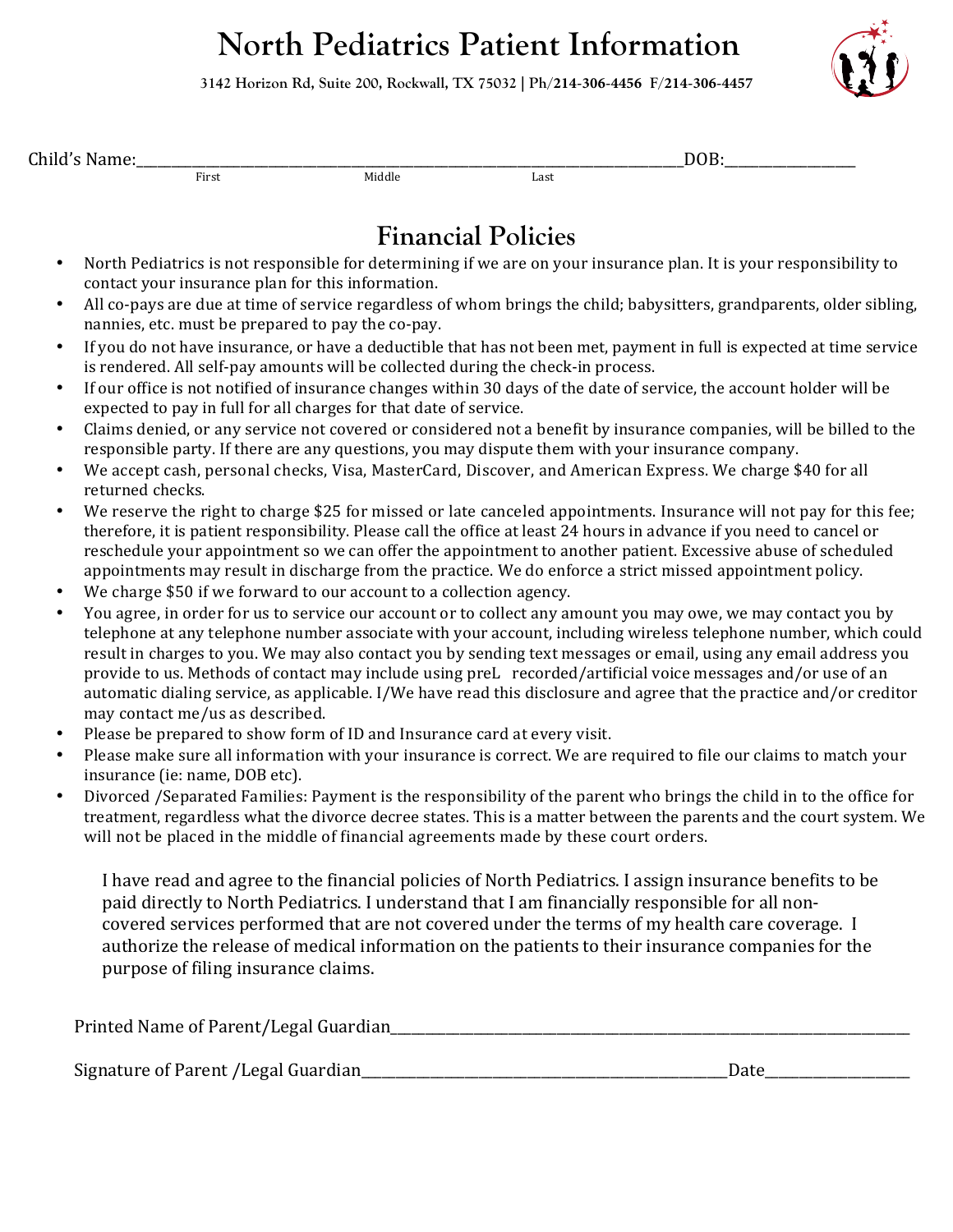# **North Pediatrics Patient Information**

**3142 Horizon Rd, Suite 200, Rockwall, TX 75032 | Ph/214-306-4456 F/ 214-306-4457**

Child's Name: $\frac{1}{\text{First}}$  DOB:

First Last and Middle Communications and Middle Communications and Last Last

## **General Office Policies**

- Physician assessment will be needed for all antibiotics and/or refills, referrals, and to complete signed paperwork. A current well child visit also needs to be up-to-date.
- If you arrive late for your appointment, we reserve the right to reschedule your appointment. Late arrivals will cause a delay in seeing patients who are on time. If you find that you are running late, we recommend that you call our office to determine if we can hold your appointment time.
- We require 48 hours notice to refill all prescriptions.
- If a child has a name change, we will need documentation stating as such.
- Asthma patients will need to be assessed every 3 months in order for medication to be refilled.
- All ADHD patients need to be assessed every 3 months; may be more/less often depending on provider recommendation.
	- $\circ$  Please keep track of your medication and call before running out.
	- $\circ$  Bring your drivers license when you pick up prescription signature required and you must be 18 years of age.
	- $\circ$  Give our office at least 48-72 hours notice for all ADHD refills. Please do not wait until the last pill.
	- $\circ$  A \$10 fee will be added for all prescriptions that need to be re-written
- North Pediatrics will charge \$25 for each missed appointment. Please call our office if you are unable to keep your scheduled appointment.
- Three missed appointments in a one-year period may result in dismissal from the practice.
- No medical records will be released without written communication from parent/guardian.
- Verbal abuse of our staff will not be tolerated.

#### I have read and agree to the office policies of North Pediatrics.

Printed Name of Parent/Legal Guardian\_\_\_\_\_\_\_\_\_\_\_\_\_\_\_\_\_\_\_\_\_\_\_\_\_\_\_\_\_\_\_\_\_\_\_\_\_\_\_\_\_\_\_\_\_\_\_\_\_\_\_\_\_\_\_\_\_\_\_\_\_\_\_\_\_\_\_\_\_\_\_\_\_\_\_

Signature of Parent /Legal Guardian\_\_\_\_\_\_\_\_\_\_\_\_\_\_\_\_\_\_\_\_\_\_\_\_\_\_\_\_\_\_\_\_\_\_\_\_\_\_\_\_\_\_\_\_\_\_\_\_\_\_\_\_\_Date\_\_\_\_\_\_\_\_\_\_\_\_\_\_\_\_\_\_\_\_\_

### **Vaccination Policy**

As medical professionals, we feel very strongly that vaccinating children on schedule with currently available vaccines is absolutely the right thing to do for all children and young adults. If your child has received any vaccinations at any place other than our office, your must provide us with proof of vaccination. If you should absolutely refuse to vaccinate your child, we will ask you to find another health care provider who shares your views. We do not keep a list of such providers nor would we recommend any such physician. Please recognize that by not vaccinating you are putting your child at unnecessary risk for life-threatening illness and disability, and even death.

Printed Name of Parent/Legal Guardian\_\_\_\_\_\_\_\_\_\_\_\_\_\_\_\_\_\_\_\_\_\_\_\_\_\_\_\_\_\_\_\_\_\_\_\_\_\_\_\_\_\_\_\_\_\_\_\_\_\_\_\_\_\_\_\_\_\_\_\_\_\_\_\_\_\_\_\_\_\_\_\_\_\_\_ Signature of Parent /Legal Guardian\_\_\_\_\_\_\_\_\_\_\_\_\_\_\_\_\_\_\_\_\_\_\_\_\_\_\_\_\_\_\_\_\_\_\_\_\_\_\_\_\_\_\_\_\_\_\_\_\_\_\_\_\_Date\_\_\_\_\_\_\_\_\_\_\_\_\_\_\_\_\_\_\_\_\_

### **Authorizations – please initial**

\_\_\_\_\_\_\_\_\_\_\_I authorize North Pediatrics to download medication history automatically from Pharmacy Benefit Managers (PBMs)

I agree to receive automatic phone calls from North Pediatrics, which may include appointments, test results and more, on any devices I have listed, including mobile devices.